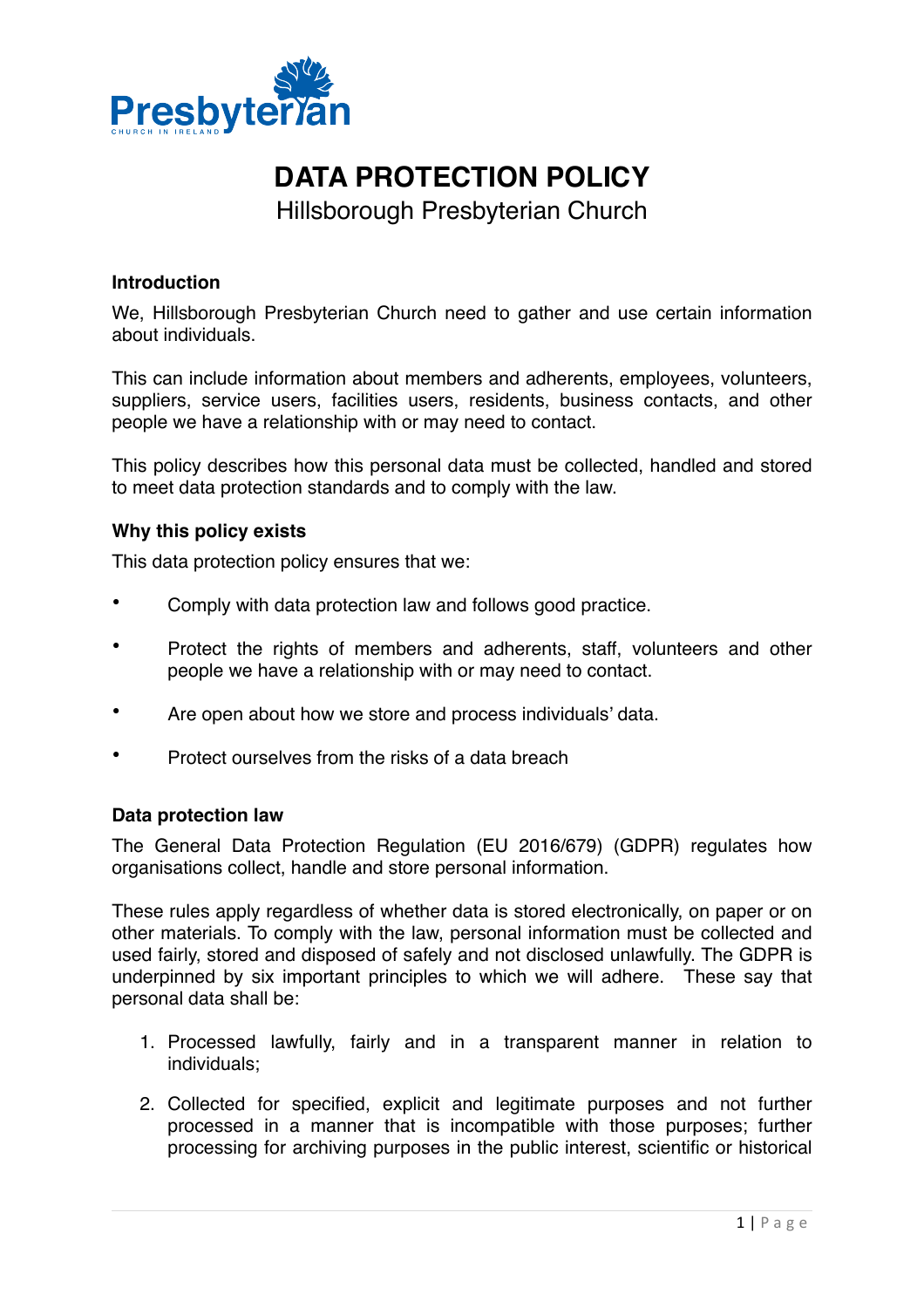

research purposes or statistical purposes shall not be considered to be incompatible with the initial purposes;

- 3. Adequate, relevant and limited to what is necessary in relation to the purposes for which they are processed;
- 4. Accurate and, where necessary, kept up to date; every reasonable step must be taken to ensure that personal data that are inaccurate, having regard to the purposes for which they are processed, are erased or rectified without delay;
- 5. Kept in a form which permits identification of data subjects for no longer than is necessary for the purposes for which the personal data are processed; personal data may be stored for longer periods insofar as the personal data will be processed solely for archiving purposes in the public interest, scientific or historical research purposes or statistical purposes subject to implementation of the appropriate technical and organisational measures required by the GDPR in order to safeguard the rights and freedoms of individuals; and
- 6. Processed in a manner that ensures appropriate security of the personal data, including protection against unauthorised or unlawful processing and against accidental loss, destruction or damage, using appropriate technical or organisational measures.

## **Policy scope**

This policy applies to us and all staff, post-holders, volunteers, contractors, suppliers and other people processing personal data on behalf of us.

It applies to all data that we hold relating to identifiable individuals. This can include for example:

- Names of individuals, postal/email addresses, telephone numbers.
- Sensitive personal data such as information in relation to physical or mental health conditions, religious beliefs, ethnic origin, sexual orientation.

## **Data Protection Risks**

This policy helps to protect us from some very real data security risks, including:

- Breaches of confidentiality  $-$  for instance, information being given out inappropriately about our members, volunteers or staff.
- Failing to offer choice when seeking consent as our legal basis for processing – for instance, all individuals should be free to choose how we use data relating to them.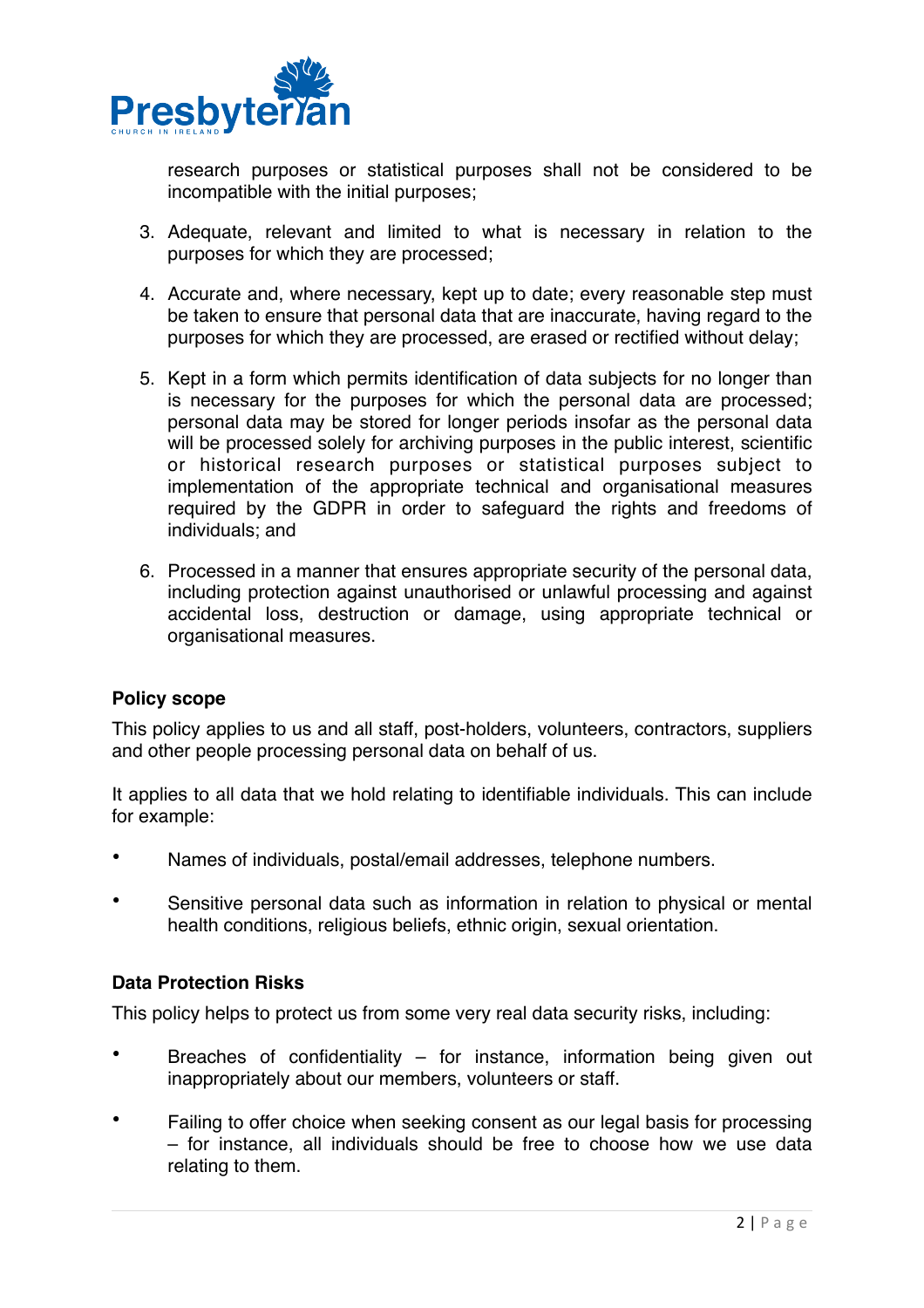

• Reputational damage – for instance, we could suffer if hackers or thieves successfully gained access to personal data.

#### **Responsibilities**

Everyone who works for or with us has some responsibility for ensuring personal data is collected, stored and handled appropriately.

All leaders, staff, and volunteers are required to respect the confidentiality of personal data, to take all reasonable measures to ensure its security while in their position, and to return or securely destroy/delete personal data held on the congregation's behalf when they leave their position.

Everyone who handles personal data must ensure that it is handled and processed in line with this policy and data protection principles. Failure to comply with the data protection policy and principles is a serious offence and in the case of staff could result in disciplinary action.

However, the following have key areas of responsibility:

- The Kirk Session is ultimately responsible for ensuring that we meet our legal obligations.
- The Data Protection Lead is responsible for:
	- o Keeping the Kirk Session and Committee updated about data protection responsibilities, risks and issues.
	- o Reviewing all data protection procedures and related policies, in line with an agreed schedule.
	- o Arranging data protection training and advice for the people covered by this policy.
	- o Dealing with requests from individuals to see the data we hold about them (also called "subject access requests").
	- o Checking and approving any contracts or agreements with third parties that may handle the company's sensitive data.

#### **General Staff Guidelines**

- The only people able to access data covered by this policy should be those who need it for their work.
- Data should not be shared informally.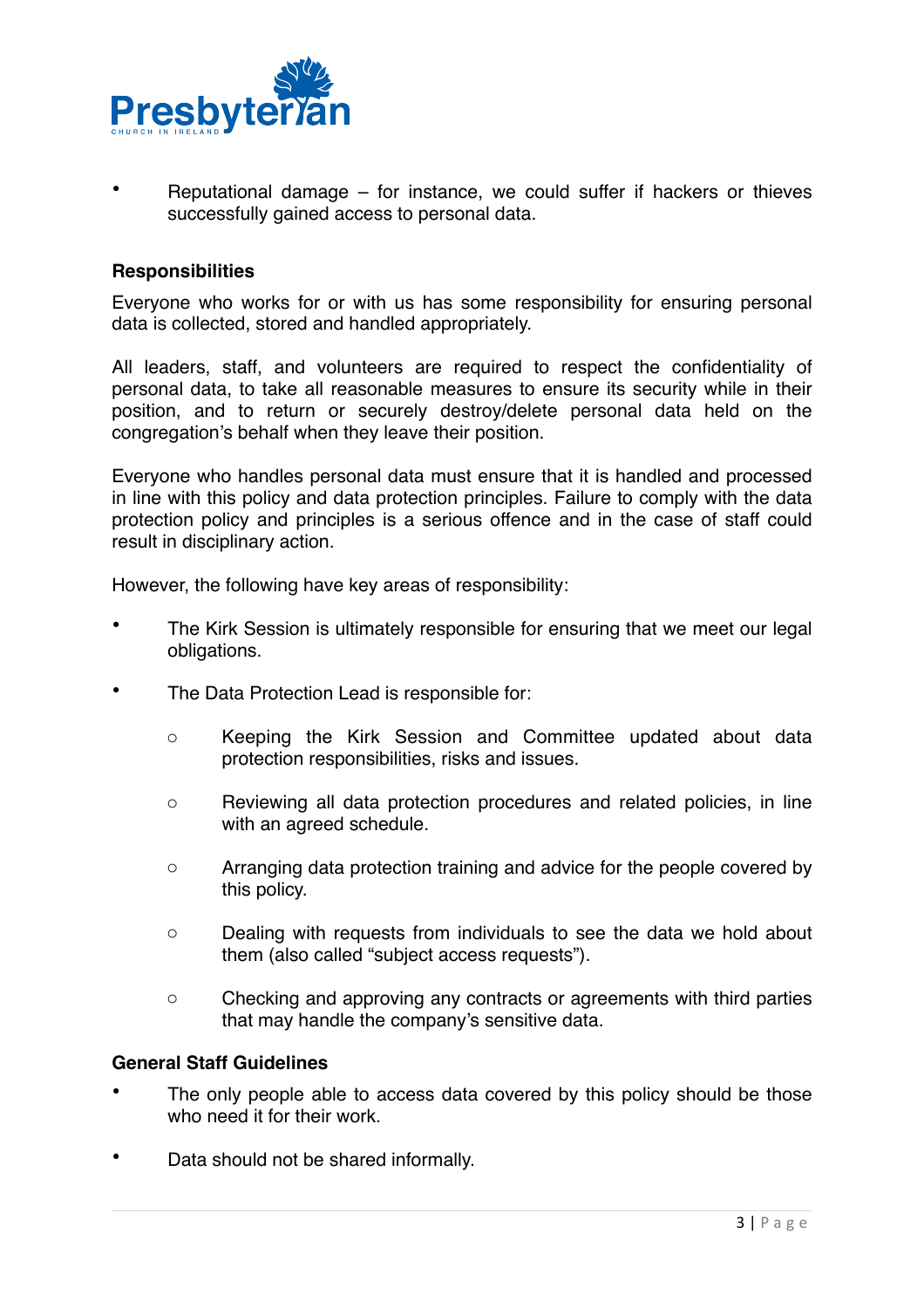

- We will provide quidance to all staff, leaders and volunteers to help them understand their responsibilities when handling data.
- Staff, leaders and volunteers should keep all data secure, by taking sensible precautions and following the guidelines below.
- In particular, strong passwords must be used and changed regularly; they should never be shared.
- Personal data should not be disclosed to unauthorised people, either internally or externally.
- When receiving telephone enquiries, we will only disclose personal data we hold on our systems if the following conditions are met:
	- a) We will check the caller's identity to make sure that information is only given to a person who is entitled to it.
	- b) We will suggest that the caller put their request in writing if we are not sure about the caller's identity and where their identity cannot be checked.

Our staff, leaders and volunteers will refer a request to the Minister or Clerk of Session for assistance in difficult situations. Individuals should not be pressurised into disclosing personal information.

- Data should be regularly reviewed and updated if it is found to be out of date. If no longer required, it should be deleted and disposed of.
- Staff, leaders and volunteers should request help from the Data Protection Lead if they are unsure about any aspect of data protection.

## **Data Collection**

In accordance with data protection legislation the main legal basis for collecting personal data on our members and those affiliated with us will be on the basis that it is necessary for us to hold said data for the purposes of legitimate interests which are not overridden by the interests of the data subject. In respect of certain types of sensitive data (and in particular data revealing religious beliefs of the data subject) this data will be held on the basis that it is processed in the course of the legitimate activities of a not-for-profit religious body and will not be disclosed outside of that body without the consent of the data subject.

Other legal bases will also apply such as employment law, contract law, etc. There are particular provisions under the General Data Protection Regulation when the legal basis being relied upon is consent. In certain circumstances we may need to seek your consent to process your personal data, particularly if it is outside of our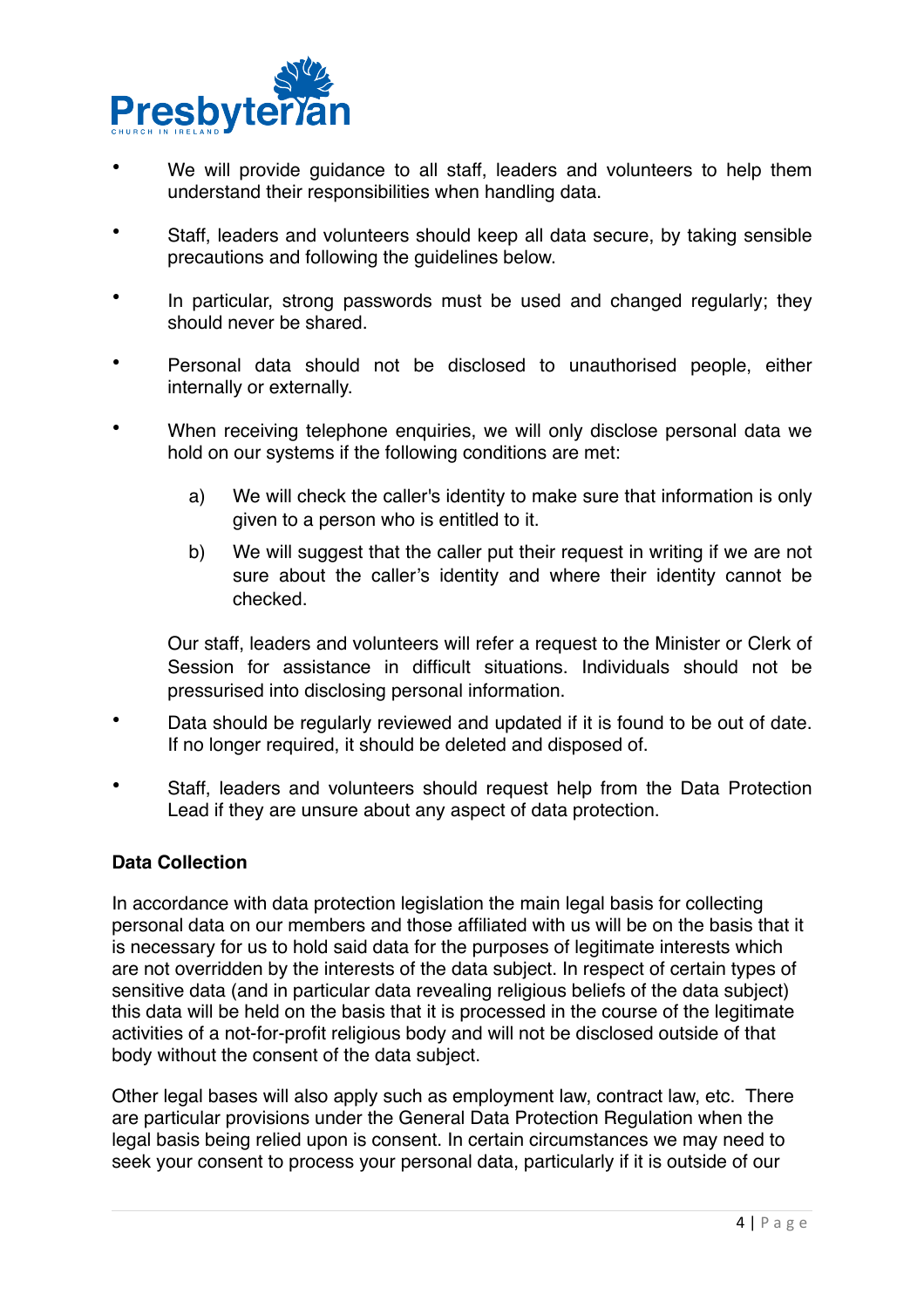

normal day to day activities or it would involve sharing your personal data with a third party. If this is necessary then your consent will be informed consent.

Informed consent is when

- An Individual clearly understands why their information is needed, who it will be shared with, the possible consequences of them agreeing or refusing the proposed use of the data
- And then gives their informed and unambiguous consent.

We will ensure that data is collected within the boundaries defined in this policy. This applies to data that is collected in person, or by completing a form.

When collecting data, we will ensure that the Individual (Data Subject):

- a) Has received sufficient information on why their data is needed and how it will be used:
- b) Is made aware what the data will be used for and what the consequences are should the Individual/Service User decide not to give consent to processing;
- c) Where necessary, grants explicit consent, either written or verbal for data to be processed;
- d) Is, as far as reasonably practicable, competent enough to give consent and has given so freely without any duress; and
- e) In the absence of valid consent (that which is freely given, specific, informed and unambiguous) or where consent is deemed unnecessary i.e. another legal basis applies, has received information as to the lawful basis for processing their information.

## **Processing in line with Data Subject's Rights**

We will process all personal data in line with data subjects' rights, in particular their right to:

- a) Request access to data held about them by a data controller.
- b) Prevent the processing of their data for direct-marketing purposes.
- c) Ask to have inaccurate data corrected or erased.
- d) Prevent processing that is likely to cause damage or distress to themselves or anyone else.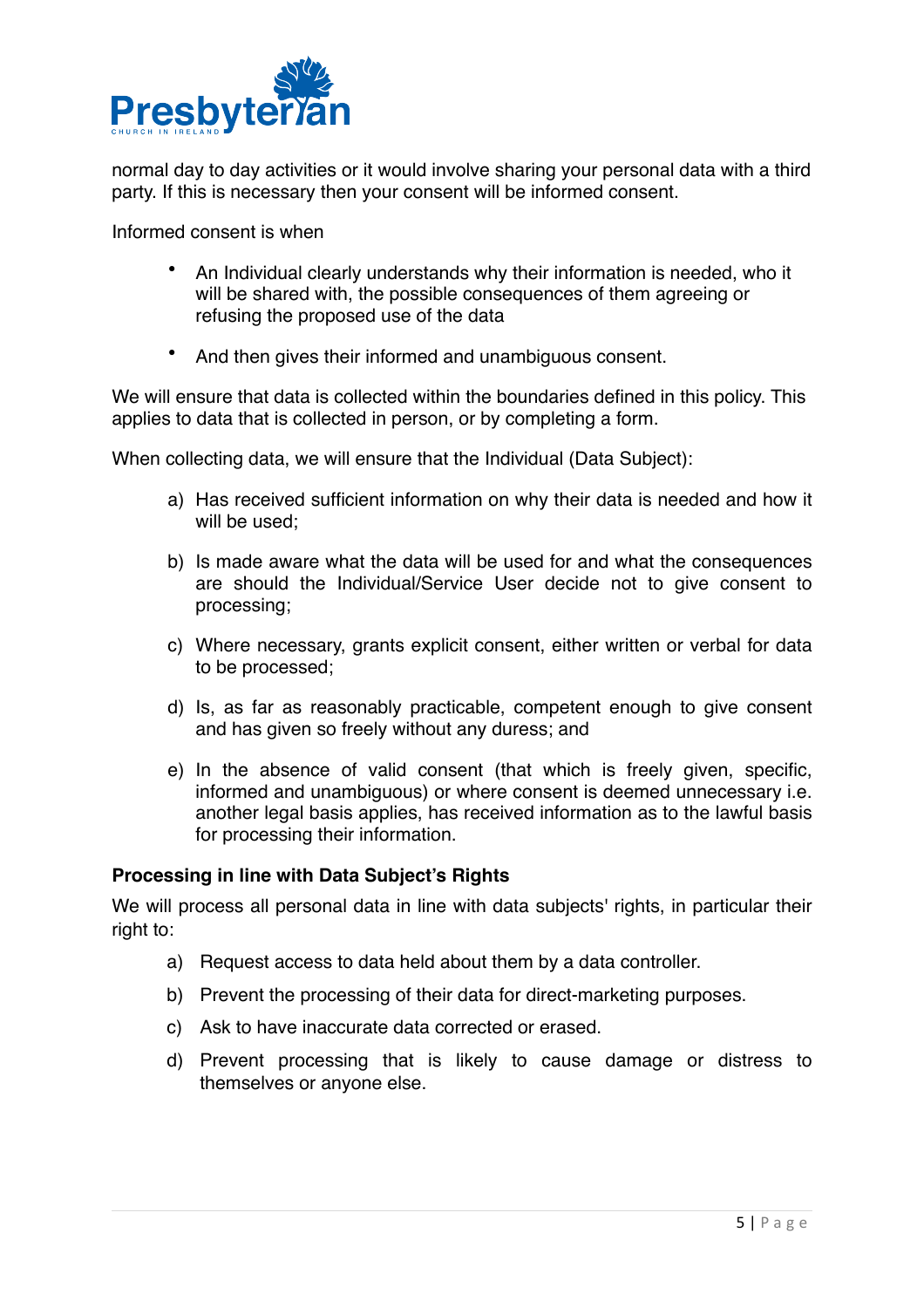

## **Data Storage**

These rules describe how and where data should be safely stored and the security measures implemented by us. Questions about storing data safely can be directed to the Data Protection Lead.

When data is stored on paper, it should be kept in a secure place where unauthorised people cannot see it. These guidelines also apply to data that is usually stored electronically but has been printed out for some reason:

- When not required, the paper or files should be put away securely.
- Staff, leaders and volunteers should make sure paper and printouts are not left where unauthorised people could see them, like on a printer.
- Data printouts should be shredded and disposed of securely when no longer required.
- Where personal data is recorded in a notebook (for example for the purposes of pastoral visitation) consideration should be given to anonymization or pseudonymising of personal data so as to reduce the risk of damage to the data subject should the notebook be lost or stolen.

When data is stored electronically, it must be protected from unauthorised access, accidental deletion and malicious hacking attempts. It must be password protected and encryption should also be considered:

- Data should be protected by strong passwords that are changed regularly and never shared between staff, leaders and volunteers.
- If data is stored on removable media (like a CD, DVD, flash drive etc.), these should be secured when not being used.
- Data should only be stored on designated drives and servers and should only be uploaded to an approved cloud computing service. When using services such as these you must be satisfied that the supplier will hold the data in a manner which is compliant with data protection legislation. To do this you should review their terms and conditions or other contractual information to ensure that these matters are addressed.
- Servers containing personal data should be sited in a secure location, away from general office space.
- Data is backed up frequently.
- Data which is considered important should not solely be saved to a mobile device as this type of device is generally more prone to failure, accidental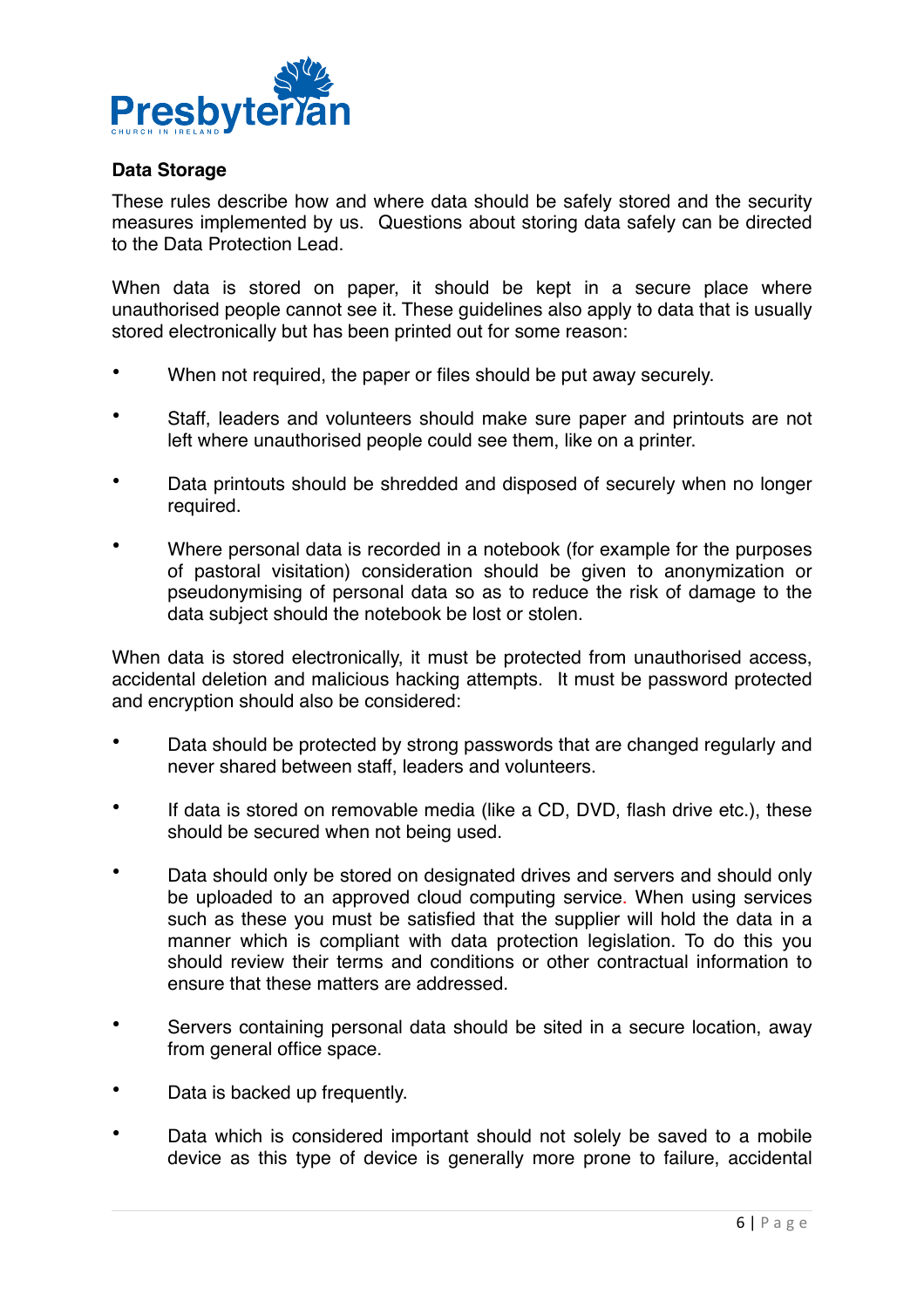

loss, or theft. Where data is held on a mobile device then appropriate security measures should be applied.

- All servers and computers containing data are protected by approved security software and a firewall.
- Personal data collected by us should not be stored exclusively on a personal computer as this may prevent legitimate access to and use of that data by us.
- Security measures must be applied to personal devices consistent with those applied to our equipment.

## **Data Retention and Secure Destruction**

Personal data will not be retained longer than necessary, in relation to the purpose for which such data is processed. We will ensure that secure storage/archiving periods are clearly defined for each type of data and ensure confidential destruction of data when no longer required.

## **Data Use**

Personal data is of no value to us unless we can make use of it. However, it is when personal data is accessed and used that it can be at the greatest risk of loss, corruption or theft and as such we adopt the following additional security measures:

- When working with personal data, staff, leaders and volunteers should ensure the screens of their computers are always locked when left unattended.
- Personal data should not be shared informally. In particular, employees should be particularly vigilant when sending data by e-mail as this form of communication is not secure.
- Financial Data, and in particular bank details of individuals, should not be transferred electronically. Bank details should usually only be transferred by letter and/or confirmed by telephone.
- Personal data should never be transferred outside of the European Economic Area without the approval of the Data Protection Lead/Clerk of Session and will only be permitted in the event that an adequate level of protection can be guaranteed. Some suppliers (e.g. cloud storage, survey software etc.) may operate outside of the EEA in terms of the processing they carry out and we will only use suppliers that can demonstrate GDPR compliance and have agreed to this in their terms and conditions.
- Staff, leaders and volunteers should not save copies of personal data to their own computers. Always access and update the central copy of any data.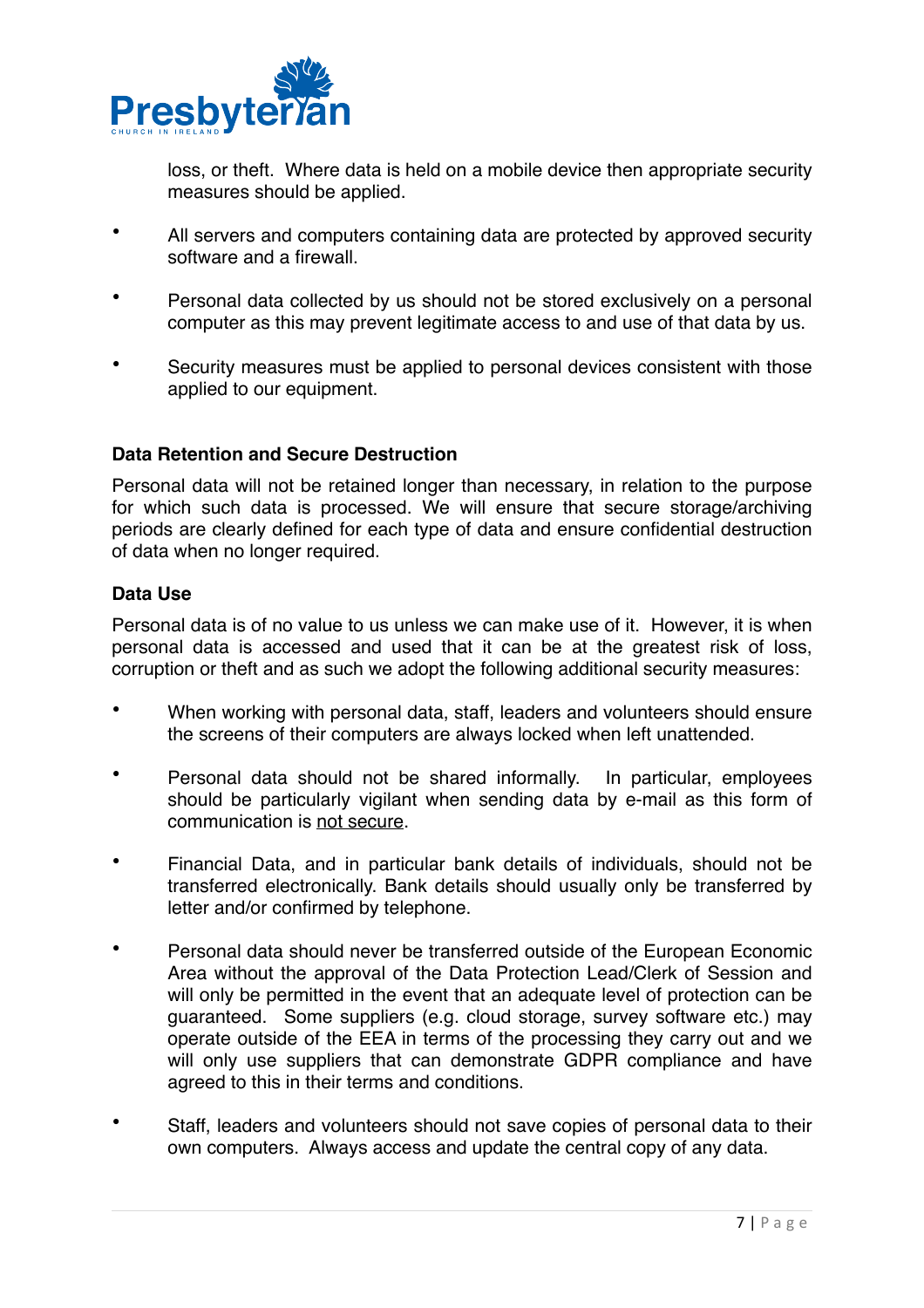

• Consideration will be given to the anonymization or pseudonymising of personal data to promote the safe use or sharing of data within the organisation

#### **Data Accuracy**

The law requires us to take reasonable steps to ensure data is kept accurate and up to date.

The more important it is that the personal data is accurate, the greater the effort we should put into ensuring its accuracy.

It is the responsibility of all staff, leaders and volunteers who work with data to take reasonable steps to ensure it is kept as accurate and up to date as possible.

- Data will be held in as few places as necessary. Staff, leaders and volunteers should not create any unnecessary additional data sets.
- Staff, leaders and volunteers should take every opportunity to ensure data is updated.
- We will make it easy for data subjects to update the information we hold about them. For instance, via the website or through cards placed in the sanctuary.
- Data should be updated as inaccuracies are discovered.

#### **Subject Access Requests**

All individuals who are the subject of personal data held by us are entitled to:

- Ask what information we hold about them and why.
- Ask how to gain access to it and to have inaccurate data corrected or erased.
- Be informed as to how to keep it up to date.
- Be informed how we are meeting our data protection obligations.

If an individual contacts us requesting this information, this is called a subject access request.

Subject access requests from individuals should be made by e-mail or in writing and addressed to the Data Protection Lead. We can supply a standard request form, although individuals do not have to use this.

The Data Protection Lead will aim to provide the relevant data within 14 days and in any event within 1 month.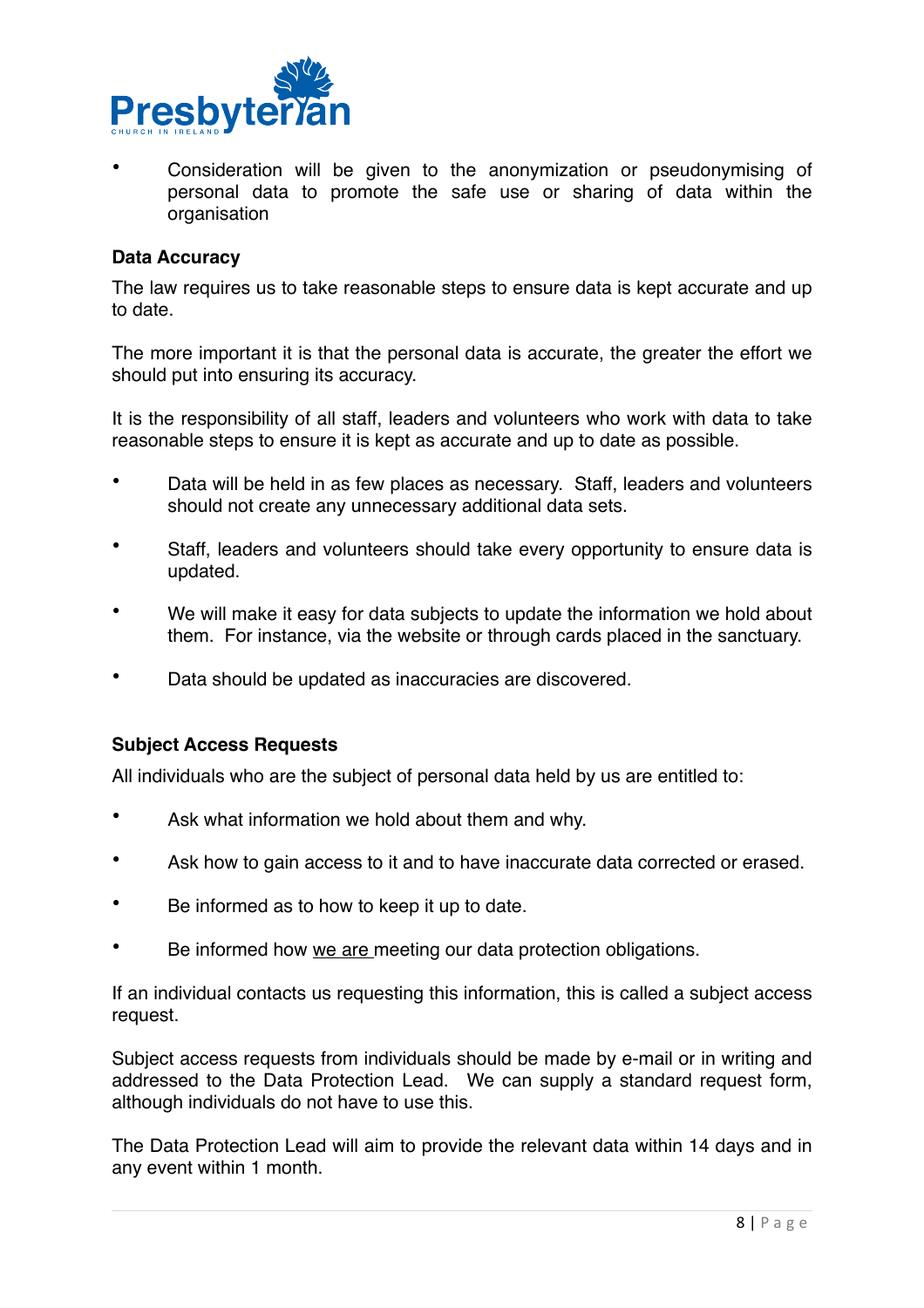

The Data Protection Lead will always verify the identity of anyone making a subject access request before handing over any information.

## **Disclosing data for other reasons**

In certain circumstances, the GDPR allows personal data to be disclosed to local authorities, law enforcement and statutory agencies without the consent of the data subject. Under these circumstances, we will disclose the necessary data. However, the Data Protection Lead will ensure the request is legitimate, seeking assistance and approval from the Clerk of Session where necessary.

Service Users will be made aware in most circumstances how and with whom their information will be shared. There are circumstances where the law allows us to disclose data (including sensitive data) without the data subject's consent. These include carrying out a legal duty and protecting vital interests of a member or other individual.

We regard the lawful and correct treatment of personal information as very important to successful working, and to maintaining the confidence of those with whom we deal.

## **Providing information to Data Subjects**

We aim to ensure that individuals are aware that their data is being processed and that they understand:

- How the data is being used.
- How to exercise their rights in relation to same.

To these ends, we will issue privacy notices as appropriate to members and those affiliated with our congregation, employees, customers, suppliers, business contacts, and other individuals we have a relationship with or may need to contact, setting out how data relating to an individual is used by us, how to exercise their rights in relation to same including options available and how to raise a complaint.

A version of this statement will also be available on our website.

## **Security Breach Management**

We have an incident response procedure in place so that any breach of data protection can be acted upon immediately. The breach will be internally investigated with appropriate remedial taken and where required, notification will further be made within 72 hours to the Information Commissioner's Office/Data Protection Commissioner (as is applicable) and those affected providing details of the nature of the breach, likely consequences and mitigations being taken to address same.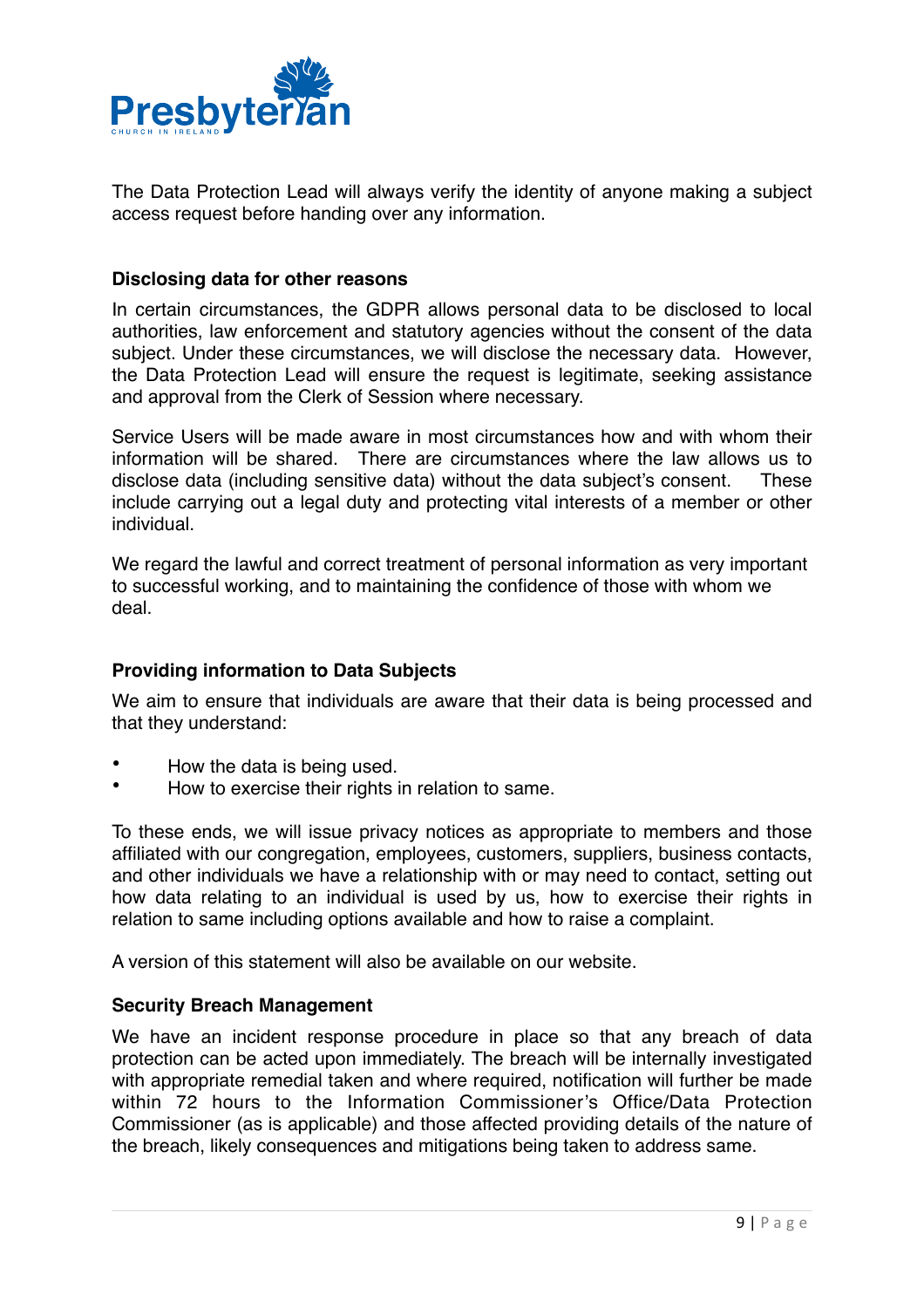

## **Review**

This policy and related data protection procedures will be reviewed on an annual basis by the Data Protection Lead to reflect best practice in data management, security and control and to ensure compliance with GDPR.

| Signed:       |  |
|---------------|--|
| Position:     |  |
| $\vert$ Date: |  |
| Review Date:  |  |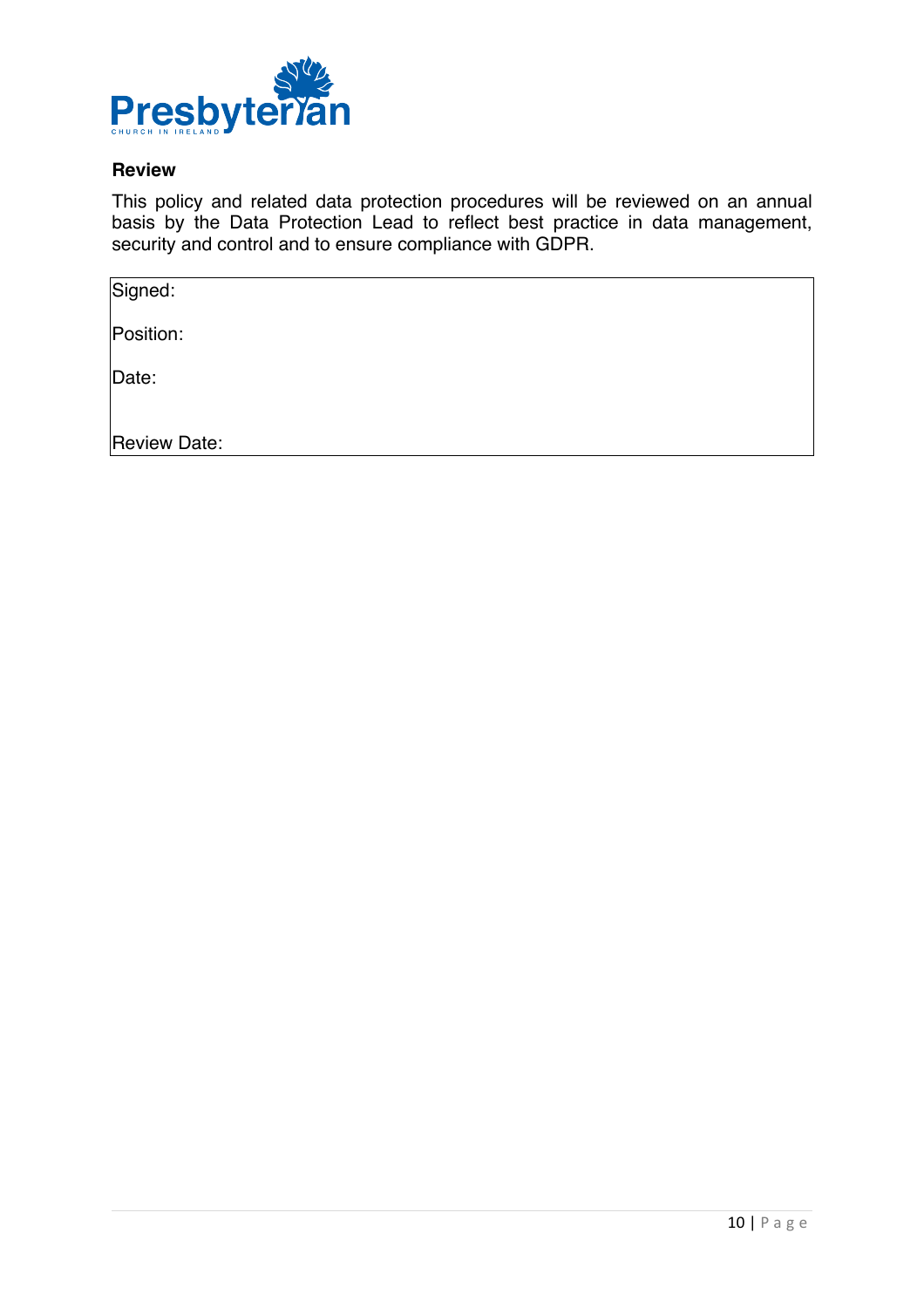

## **Glossary of Key Terms**

#### **Personal Data**

Any information relating to an identifiable natural person 'data subject'; an identifiable natural person is one who can be identified, directly or indirectly, in particular by reference to an identifier such as: a name, an identification number, location data, an online identifier or to one or more factors specific to the physical, physiological, genetic, mental, economic, cultural or social identity of that natural person.

#### **Sensitive Personal Data**

Any data relating to: racial or ethnic origin, political opinions, religious or philosophical beliefs, trade union membership, physical or mental health conditions, sexual life or sexual orientation, genetic data and/or biometric data. We process this data in respect of our both our service users and our staff.

#### **A Data Subject**

An individual who is the subject of personal data, not including deceased individuals or individuals who cannot be identified or distinguished from others – e.g. statistics.

#### **Data Processing**

The operation or set of operations performed upon personal data or sets of personal data, whether or not by automated means, such as collection, recording, organisation, structuring, storage, adaption or alteration, retrieval, consultation, use, disclosure by transmission, dissemination or otherwise making available, alignment or combination, restriction, erasure or destruction.

#### **Data Protection Lead**

Is the person from time to time that has agreed with us to take on responsibility for ensuring that we abide by our data protection policies, to act as a point of contact for anyone with concerns as to how their information is being handled and generally to undertake the responsibilities as detailed in this policy.

#### **Data Controller**

The natural or legal person, public authority, agency or other body which, alone or jointly with others, determines the purposes and means of processing the data.

#### **Data Processor**

A natural or legal person, public authority, agency or other body which processes personal data on behalf of the controller.

#### **Pseudonymisation**

Pseudonymisation takes the most identifying fields within a database and replaces them with artificial identifiers, or pseudonyms. For example a name is replaced with a unique number. The purpose is to render the data record less identifying and therefore reduce concerns with data sharing and data retention

#### **Encryption**